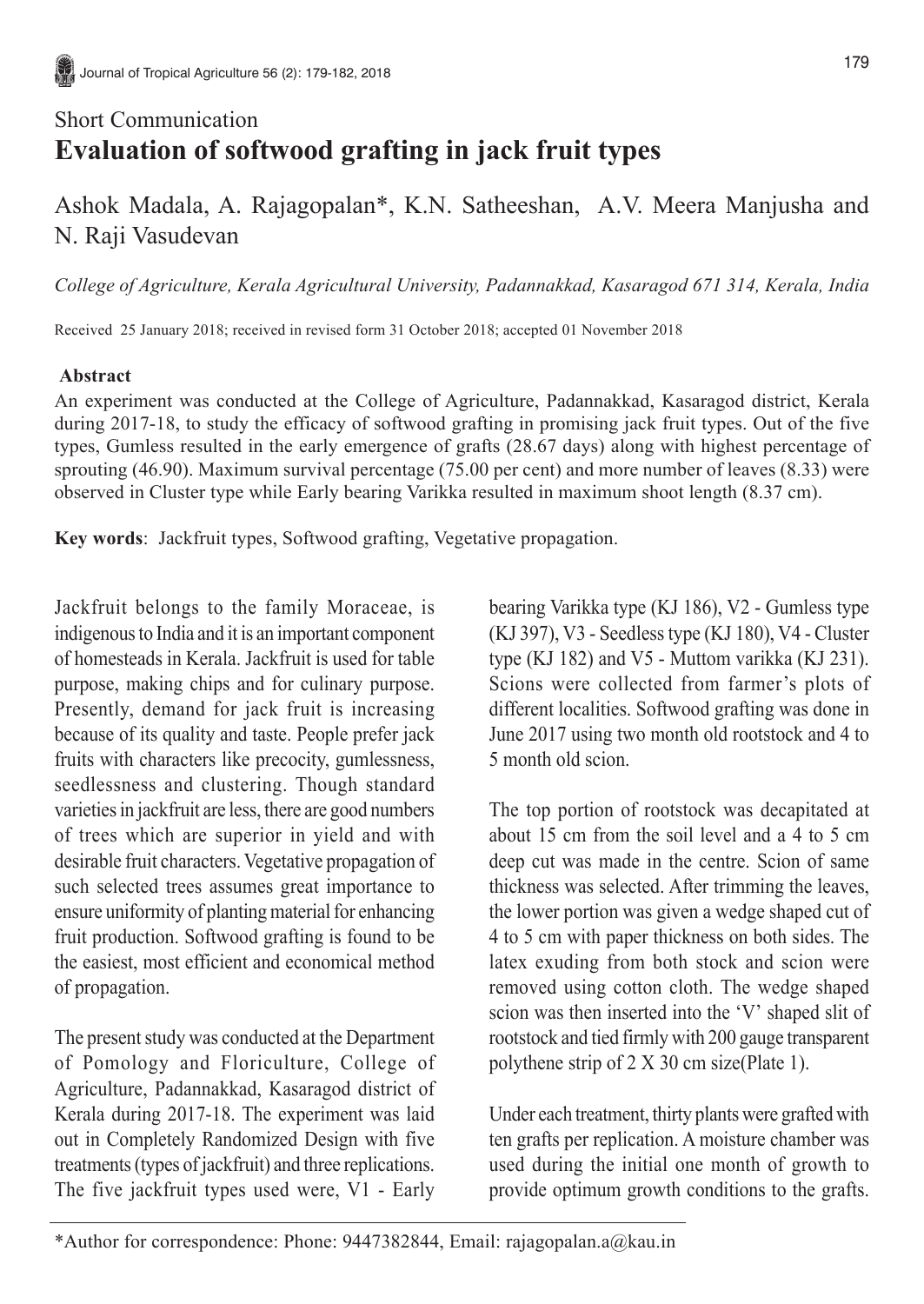Observations on sprouting characters were recorded during initial stage and morphological characters were recorded at 90 days after sprouting.

The results on sprouting and morphological

characters of grafts (Table 1) revealed that the genetic characters of jackfruit types showed significant effect on rate of success as well as survival of grafts.



i. Preparation of scion













ii.





iii. Insertion of scion into stock Plate 1. Proceedureof softwood grafting followed in jackfruit Types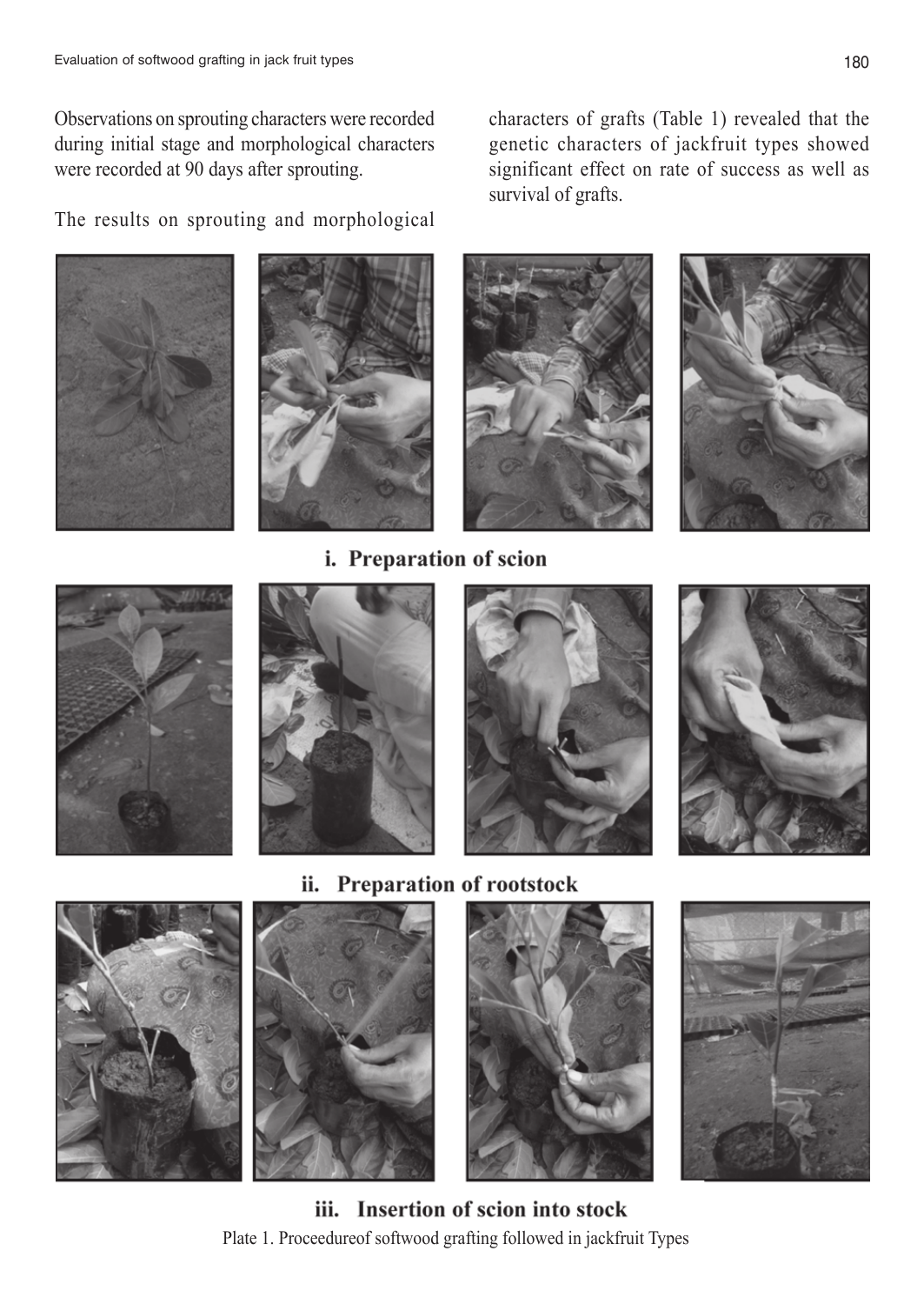| Treatments               | Number of days | Sprouting     | Survival      | <b>Shoot</b> | Number    |
|--------------------------|----------------|---------------|---------------|--------------|-----------|
|                          | to sprouting   | $\frac{1}{2}$ | $\frac{1}{2}$ | length (cm)  | of leaves |
| V1-Early bearing Varikka | 30.33          | 30.98         | 38.89         | 8.37         | 5.67      |
| V2 - Gumless type        | 28.67          | 46.90         | 50.00         | 7.30         | 6.67      |
| V3 - Seedless type       | 29.33          | 37.21         | 47.22         | 8.08         | 5.33      |
| V4 - Cluster type        | 29.67          | 39.22         | 75.00         | 7.33         | 8.33      |
| V5 - Muttom Varikka      | 32.33          | 26.55         | 50.00         | 5.67         | 5.67      |
| $SEm\pm$                 | 0.38           | 1.85          | 6.95          | 0.20         | 0.37      |
| C.D. at 5% level         | 1.13           | 5.52          | 20.65         | 0.58         | 1.11      |

*Table 1.* Variation in growth characters of softwood grafts in jack fruit types

Early emergence of grafts was found with Gumless type (28.67 days), while late sprouting was observed in Muttom varikka (32.33 days). Less latex content of gumless type may lead to earliness in healing of grafts and in sprouting. Similar findings were reported in jackfruit (Harshavardhan et al., 2014) where the cultivars Singapore and Palur took varying number of days for sprouting. Significant variation in grafts of varieties with regard to number of days to sprouting was observed in mango (Alam et al., 2006) and aonla (Kalalbandi et al., 2014; Choudhary et al., 2016).

Highest sprouting percentage of 46.90 were obtained with gumless type and the lowest was found with Muttom varikka (26.55 per cent). Significant variations in sprouting percentages may probably be due to the different levels of compatibility of the scions of five different types with the rootstock. This result is in agreement with the findings of Bhadra (2012), Ratna (2012) and Alam et al. (2006) in mango.

Highest survival of grafts was observed in Cluster type (75.00 per cent), and Early bearing Varikka type resulted in lowest survival (38.88 per cent). Survivability of a graft is related to the different aspects concerning plant growth phases and genetic nature of the jackfruit type. Varietal influence on survivability of grafts were reported in mango (Prajapati et al., 2014; Radha and Aravindakshan, 2000). Variation in sap flow and meristematic activity would have profound influence on the success and survival percentage of grafts.

Significant variations were observed in morphological parameters in respect of jackfruit types. Highest shoot length (8.37 cm) was recorded with Early bearing Varikka type, while more number of leaves (8.33) was observed in Cluster type. The varietal variation among morphological growth parameters were reported in other crops; Nandhitha et al. (2017) in guava, Ghosh et al. (2010) in sapota and Choudhary et al. (2016) in aonla. The variation in morphological parameters might be due to the different genetic/physiological/anatomical conditions of the different scions. Critical evaluation of the results revealed the varying response of jack types to softwood grafting. Relationship between the response to a grafting technique and the growing habit of the varieties is also a possible reason for such a differential response. The findings are in consonance with those of Prasanth et al. (2007) in mango. Radha and Aravindakshan (2000) observed the same findings in different varieties of mango with epicotyl grafting under Kerala conditions. They stressed on the significance of the degree of adaptability of the varieties to a particular set of conditions, in determining the response to a propagation technique and subsequent growth of the plants under certain conditions.

## **Acknowledgements**

This research article is based on the M.Sc.(Hort.) programme of the first author and the financial support from the Kerala Agricultural University is gratefully acknowledged.